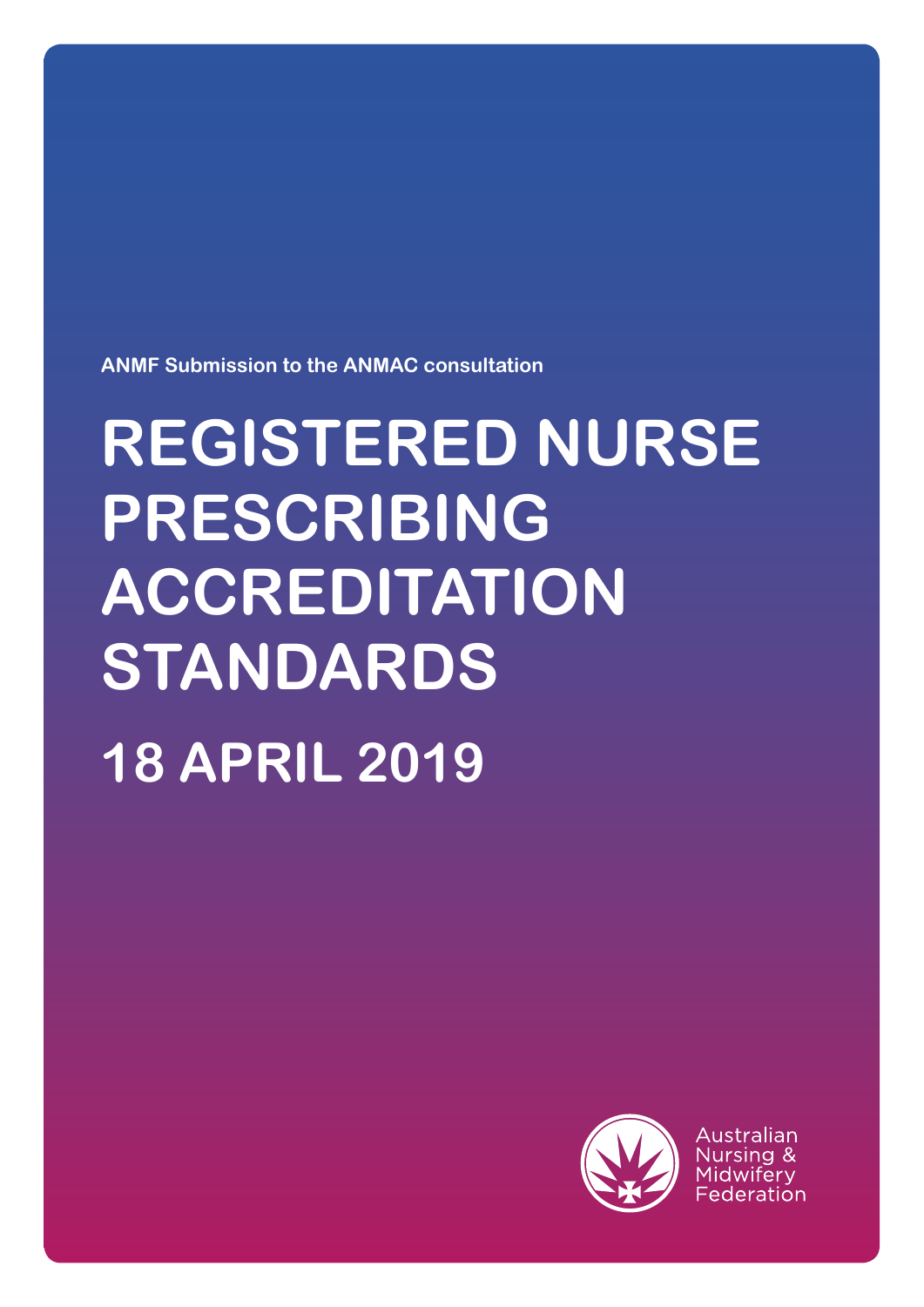

Australian Nursing and Midwifery Federation / **Registered Nurse Prescribing Accreditation Standards**

**Annie Butler Federal Secretary**

**Lori-anne Sharp Assistant Federal Secretary**

**Australian Nursing and Midwifery Federation Level 1, 365 Queen Street, Melbourne VIC 3000 T: 03 9602 8500 F: 03 9602 8567 E: anmffederal@anmf.org.au W: www.anmf.org.au**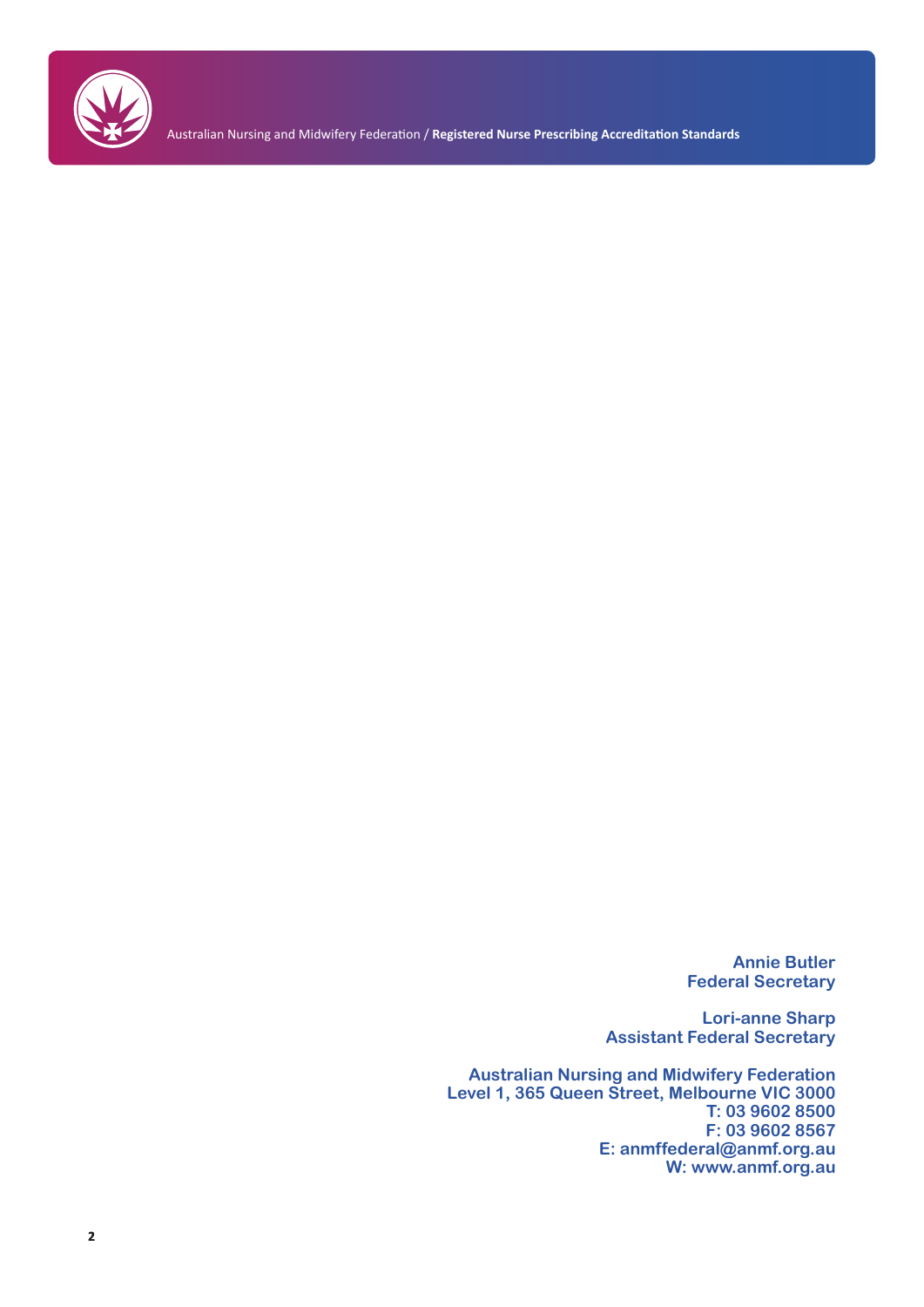

### **INTRODUCTION**

The ANMF is Australia's largest national union and professional nursing and midwifery organisation. In collaboration with the ANMF's eight state and territory branches, we represent the professional, industrial and political interests of 275,000 nurses, midwives and carers across the country.

Our members work in the public and private health, aged care and disability sectors across a wide variety of urban, rural and remote locations. We work with them to improve their ability to deliver safe and best practice care in each and every one of these settings, fulfil their professional goals, and achieve a healthy work/life balance.

Our strong and growing membership and integrated role as both a professional and industrial organisation provide us with a complete understanding of all aspects of the nursing and midwifery professions and see us uniquely placed to defend and advance our professions.

Through our work with members we aim to strengthen the contribution of nursing and midwifery to improving Australia's health and aged care systems, and the health of our national and global communities.

As the largest professional organisation for nurses and midwives in Australia, the ANMF has, on behalf of our members, a genuine interest in, and concern for, matters relating to the education of our professions. We therefore have made significant contribution to, and continue to do so, a range of committees and working groups at national and jurisdictional levels, which relate to the design, accreditation and evaluation of education programs for nurses, midwives and assistants in nursing.

The ANMF welcomes the opportunity to provide a response to the Australian Nursing and Midwifery Accreditation Council (ANMAC) *Registered Nurse Prescribing Accreditation Standards*  consultation paper. We draw your attention to the ANMF national position statement *Registered Nurse and Midwife Prescribing* for your information. Our response is consistent with this statement which is attached for your reference.

For decades, registered nurses and midwives have engaged in structured prescribing through the use of nurse/midwife-initiated medicines, standing orders and protocols. Current Bachelor of Nursing, Bachelor of Midwifery and Postgraduate Diploma of Midwifery programs provide the underpinning education required to enable registered nurses and midwives to safely administer and prescribe medicines through the use of nurse/midwife initiated medicines, standing orders and protocols.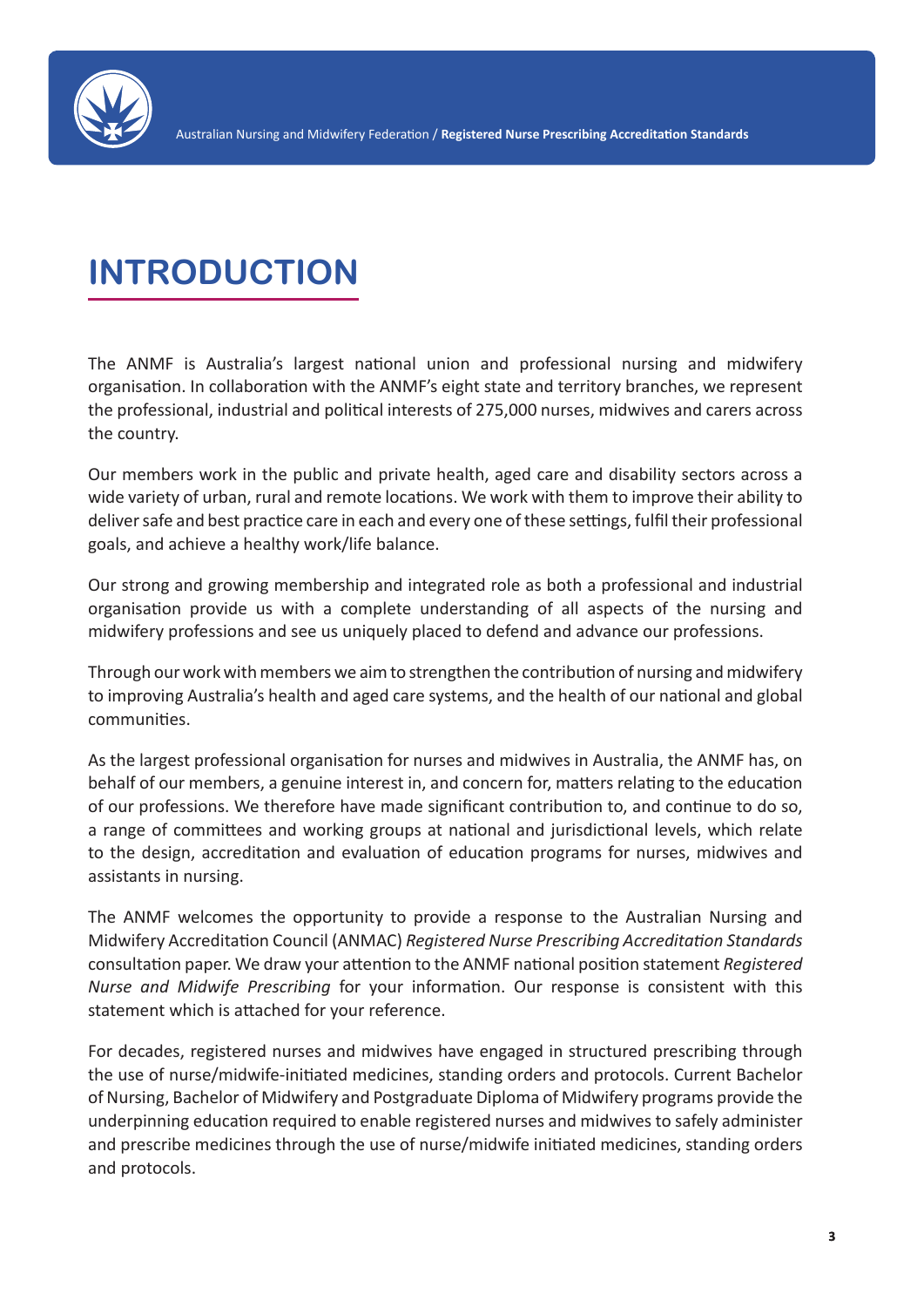

Nurse practitioners and midwives with scheduled medicines endorsement safely prescribe independently. The existing ANMAC accreditation and Nursing and Midwifery Board of Australia (NMBA) endorsement process for independent prescribing by nurse practitioners and midwives is supported. Independent prescribing remains the remit of endorsed nurse practitioners and midwives with scheduled medicines endorsement.

Partnership prescribing for registered nurses is the missing piece for the professions role in prescribing and is actively supported by the ANMF. This expanded model of partnership prescribing has immense potential to improve timely access to high quality, safe health care and quality use of medicines.

To ensure coherency, this Standard should articulate with both the ANMAC *Registered Nurse Accreditation Standards* (which the ANMF notes are still at the consultation stage at the time of this submission), and with the NMBA proposed R*egistration standard: Endorsement for scheduled medicines for registered nurses prescribing in partnership* (which the ANMF notes has not yet been finalised following consultation). It is extremely difficult to provide feedback on the draft ANMAC *Registered Nurse Prescribing Accreditation Standards* without a clear understanding of the agreed finalised content of the two abovementioned documents.

It is also unclear if there will be consultation with the health care insurance industry regarding the increase prescribing will make to registered nurses' scope of practice; having Professional Indemnity Insurance is a requirement of registration with AHPRA, and the ANMF would need assurance from relevant insurers that prescribing practices would be included within existing policies.

We note that there will need to be suitable employment arrangements and workforce models established to support, facilitate and encourage this extension of registered nurse practice.

### **Proposed Registered Nurse Prescribing Accreditation Standards 2019 CONSULTATION QUESTIONS**

#### **QUESTION 1**

**Proposed:** 

- **1.4 Program admission requirements are fair, equitable and transparent. Before accepting an offer of enrolment applicants must be:**
	- **1. informed of NMBA requirements for endorsement for scheduled medicines for RN prescribing in partnership**
	- **2. informed of and meet the program's inherent requirements**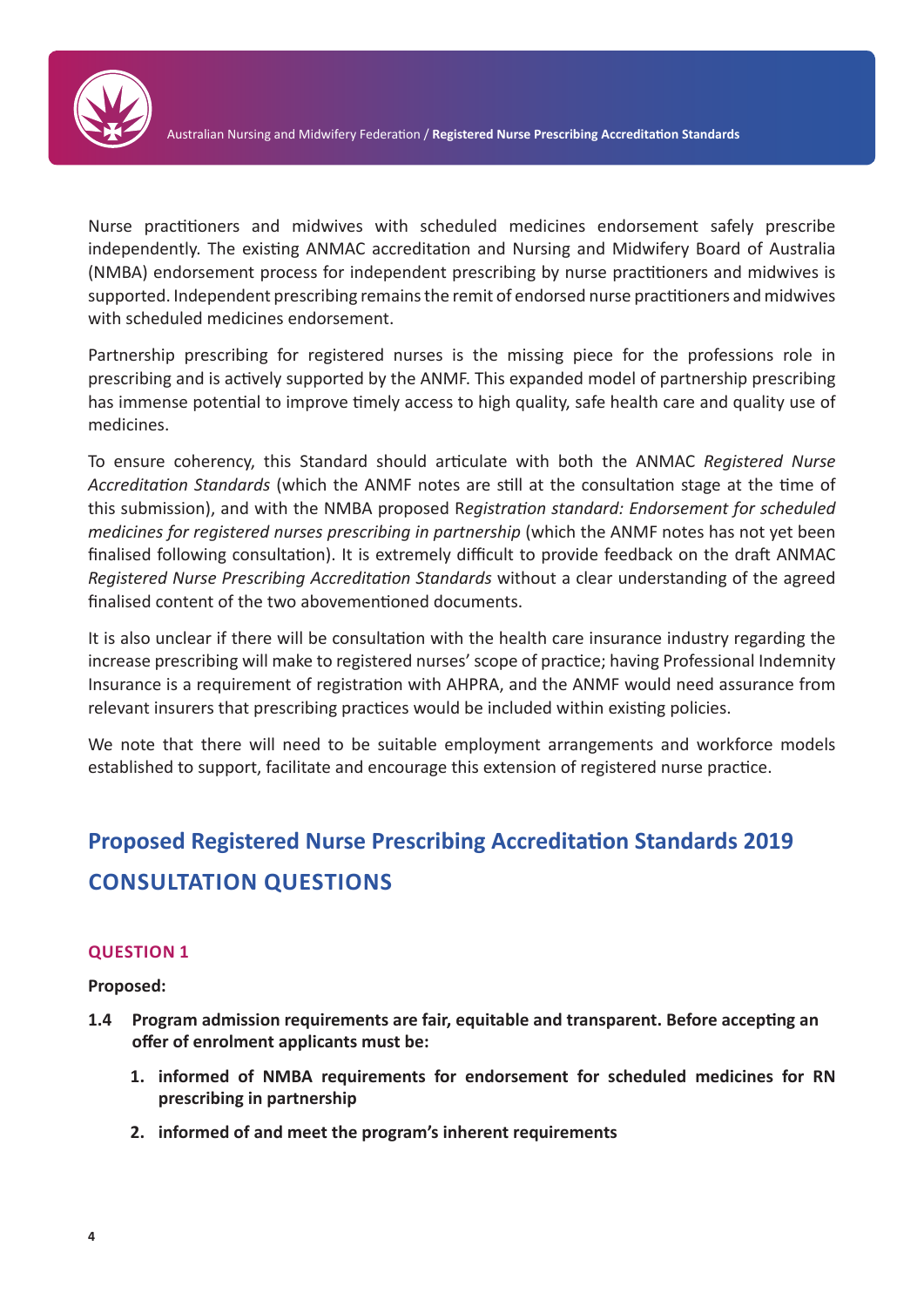

#### **Please provide comment on the proposed criterion:**

For clarity, we request that sub-clause a) be amended to read: "informed of NMBA requirements for endorsement for scheduled medicines for RN prescribing in partnership, including appearing on the Australian Health Practitioner Regulation Agency (AHPRA) Register of Practitioners as a registered nurse with no conditions on registration."

#### **Please provide suggestions for essential evidence to meet this criterion:**

The education provider is required to provide indicative evidence of admission requirements that are easily accessible for students, fair and equitable. Evidence should include:

- admission policy
- inherent requirements policy
- student handbook
- information provided to students prior to enrolment brochures, course information/ course application pack, university website

#### **QUESTION 2**

#### **Proposed:**

**2.2 The governance structure for the provider and the school conducting the program ensures academic oversight of the program and promotes high-quality teaching and learning experiences for students to enable graduate competence.** 

#### **Please provide comment on the proposed criterion:**

The priority is to achieve safe, competent practitioners; to ensure student nurses and midwives receive consistent, quality theoretical information. It is the ANMF's position that oversight, though not necessarily delivery, of the program should be led by the nursing profession, with expertise provided in consultation with other professions, particularly pharmacology.

The criteria should be amended to:

2.2 The governance structure for the provider and the nursing school conducting the program ensures academic oversight of the program and promotes high-quality teaching and learning experiences for students to enable graduate competence.

#### **Please provide suggestions for essential evidence to meet this criterion:**

Essential Evidence suggestions:

The education provider is required to provide indicative evidence of governance structures of the program that include:

• Details/diagrams of reporting relationships and committee structures demonstrating the academic oversight of the nursing program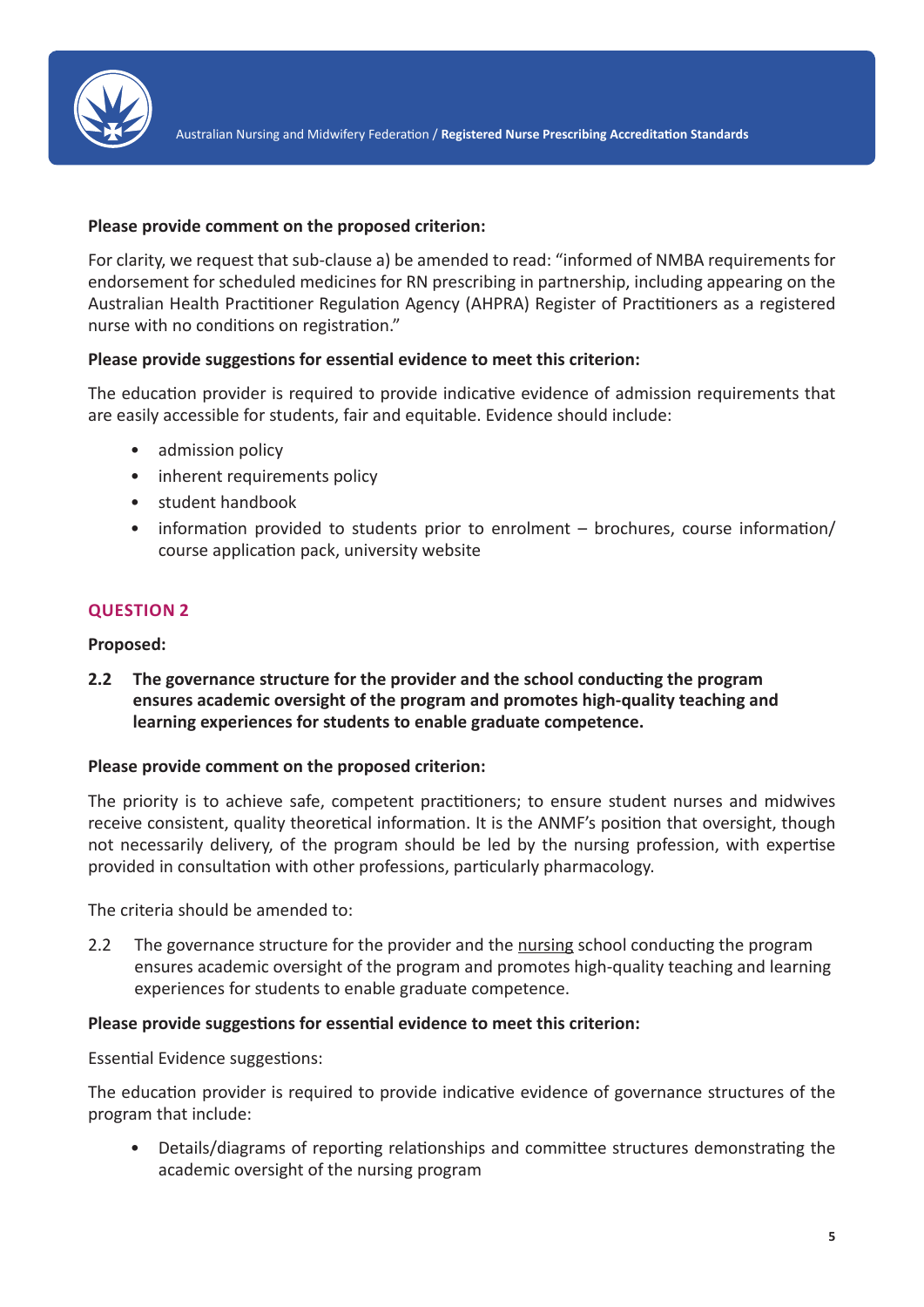

Australian Nursing and Midwifery Federation / **Registered Nurse Prescribing Accreditation Standards**

- Organisational chart (s) with reporting lines that encompass program governance structure
- Committee structures with reporting lines
- Position Descriptions (PDs) demonstrating reporting relationships
- Head of Discipline (HoD) CV evidence of NMBA nursing registration and relevant post graduate qualifications
- Inclusion of the HoD on the staff matrix
- Processes in place for ongoing performance review for all staff

#### **QUESTION 3**

#### **Proposed:**

- **2.3 Relevant input to the design and ongoing management of the program is provided by active consultation and collaboration with representatives from:**
	- **a) the Nursing School, who are registered nurses with the NMBA, without conditions on their registration relating to conduct, and holding relevant qualifications and experience**
	- **b) the nursing profession, including endorsed Nurse Practitioners and RN prescribers**
	- **c) external community representatives including consumers, students, Aboriginal and/ or Torres Strait Islander peoples and other relevant stakeholders**

#### **Please provide comment on the proposed criterion:**

As has been stated in response to question 2, oversight of the program should be the remit of the nursing school. Therefore input to the design and ongoing management of the program should be amended to reflect consultation and collaboration with the other health disciplines under the leadership of the nursing school. Criteria 2.3 a) should be amended to the Pharmacy and/or Medical school.

The criteria should be amended to:

- 2.3 Under the leadership of the nursing school, relevant input to the design and ongoing management of the program is provided by active consultation and collaboration with representatives from:
	- a) registered nurses, including endorsed Nurse Practitioners and RN prescribers in clinical practice
	- b) pharmacists, pharmacologists and medical practitioners, including the Pharmacy and/ or Medical School
	- c) external community representatives including consumers, students, Aboriginal and/or Torres Strait Islander peoples and other relevant stakeholders.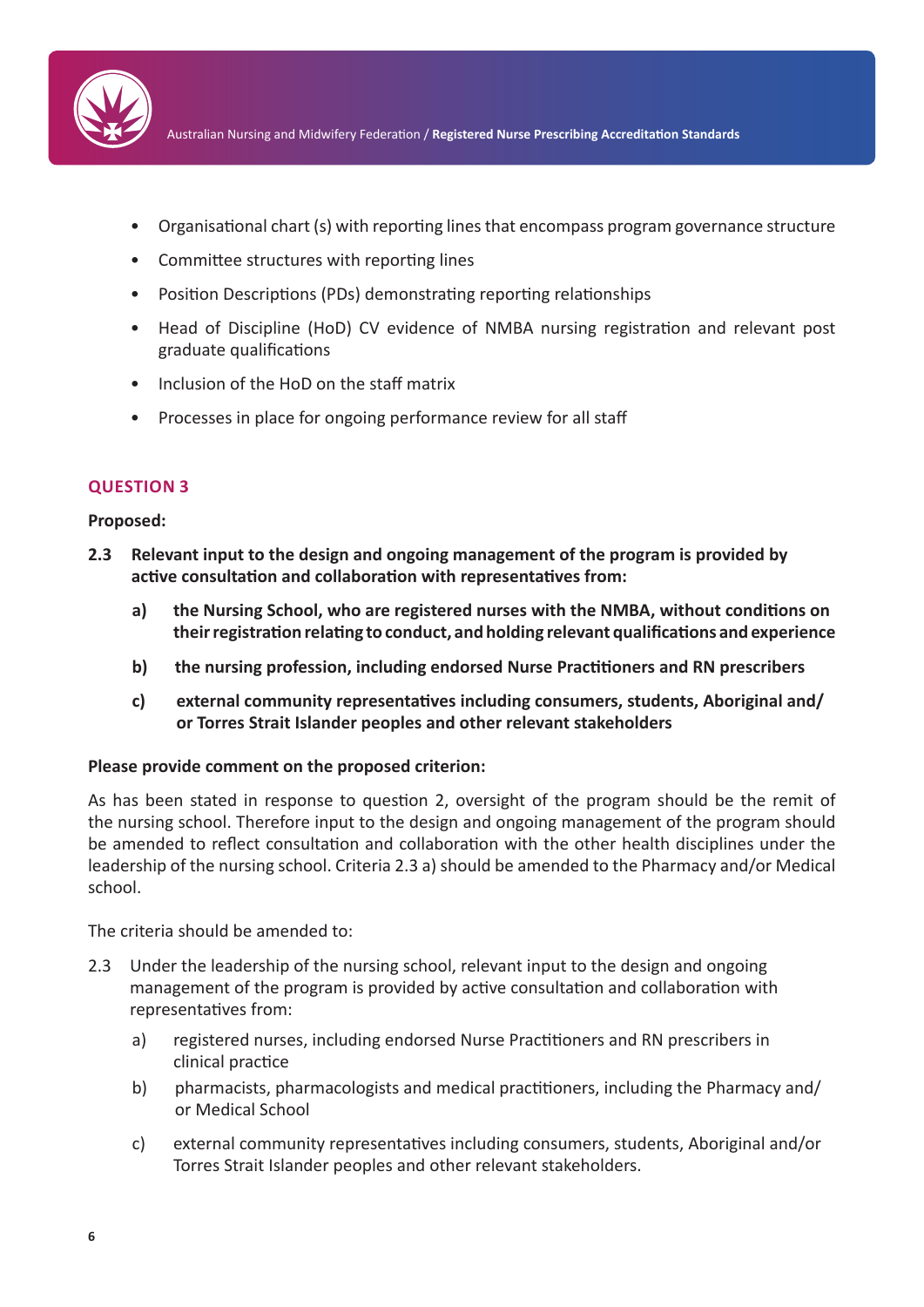

#### **Please provide suggestions for essential evidence to meet this criterion:**

The education provider is required to provide indicative evidence of active consultation and collaboration. Evidence should include documents detailing consultative processes and inclusion of consumers and stakeholders on external committees. For example:

- Schedule of meetings/consultations
- Membership list that incorporates all stakeholders
- List/s of attendees, including their positions, organisations and contributions.
- Terms of Reference for advisory committees
- Agendas and meeting minutes from the consultation process
- Change log detailing actions as a result of the consultation process
- Evidence of collaborative processes undertaken by any third party engaged to develop and design the program

#### **QUESTION 4**

#### **Proposed:**

#### **3.2 Teaching and learning reflects contemporary practices in health and education and responds to emerging trends based on research, technology and other forms of evidence.**

#### **Please provide comment on the proposed criterion:**

The ANMF argue that the nursing and midwifery professions 'lead and innovate' rather than simply respond to emerging trends, particularly technological advancements. The technology should be responsive to health care practitioner and patient needs, rather than determining practice.

The transition from hard copy to electronic medical records (EMR) includes medication and intravenous fluid prescriptions, along with records of administration, and this aspect of current and emerging health care practice should be incorporated into nursing and midwifery student education, in order to streamline graduates' progression into the workforce.

#### **Please provide suggestions for essential evidence to meet this criterion:**

The education provider is required to provide indicative evidence to demonstrate that teaching and learning practices are contemporary, and evidence based. The curriculum document should be comprehensive, with descriptions of program content and sequencing with an established research and evidence base. Inclusive of:

• Contemporary Australian and international best practice teaching, learning and assessment methodologies and technologies and how they are incorporated into the delivery of the program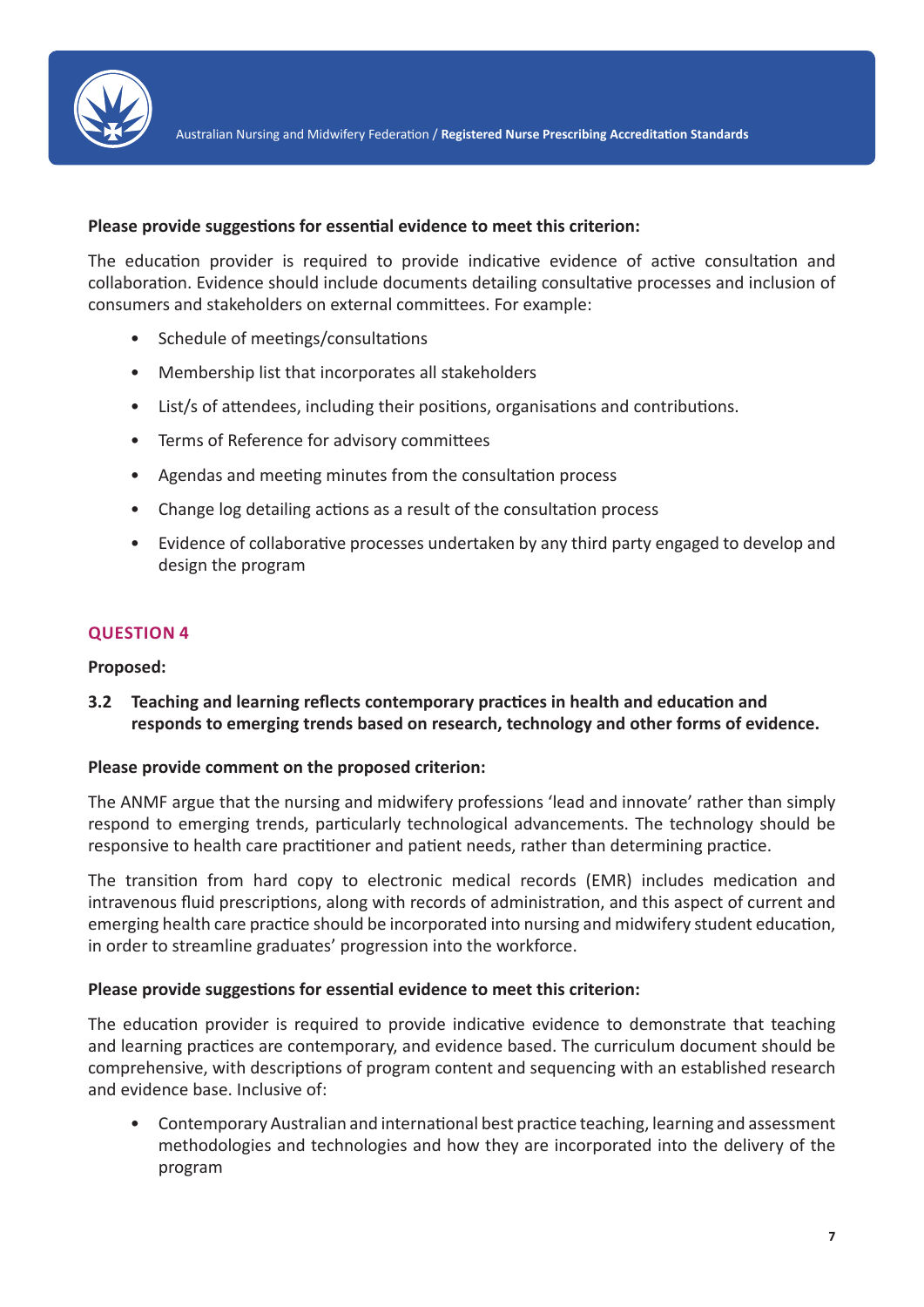

- Inclusion of contemporary references- reference to contemporary and evidence-based approaches to registered nursing practice and education
- Evidence of *mechanism* used to:
	- o identify best practice in health, health education, health technology and health informatics
	- o embed finding in program content and delivery

#### **QUESTION 5**

#### **Proposed:**

- **3.3 Program content and unit learning outcomes:**
	- **a) graduate achievement of competencies described in the NPS: National Prescribing Competency Framework**
	- **b) preparation of students to prescribe scheduled medicines**
	- **c) legal / medicolegal principles and legislative frameworks that enable RN prescribing relevant to each state and territory**
	- **d) ethical and professional obligations of prescribing and (defining) scope of RN prescribing practice**
	- **e) principles of developing collaborative professional relationships including referral obligations and models of practice**
	- **f) knowledge of relevant medicine funding models in Australia**
	- **g) a prescribing practice learning plan.**

#### **Please provide comment on the proposed criterion:**

In regards to 3.3 c), the ANMF observes that, while registered nurse prescribing is encompassed within existing medico legal principles, there are as yet no legislative frameworks in place in any of Australia's states or territories, to allow this to happen.

While it could be revisited, medication education for Bachelor of Nursing and Bachelor of Nursing (Graduate Entry) programs includes coverage of the Pharmaceutical Benefits Scheme; the proposed scope of registered nurse prescribing is highly unlikely to fall beyond the parameters of the PBS into unsubsidised medications.

#### **Please provide suggestions for essential evidence to meet this criterion:**

The education provider is required to provide indicative evidence to demonstrate that program content and learning outcomes facilitates and prepares students to safely prescribe medications within the scope of the registered nurse prescribing guidelines. This includes appraisal of competence in pharmacokinetics, pharmacodynamics, quality use of medicines, and inclusion of national evidence-based resources to guide teaching activities and learning out outcomes.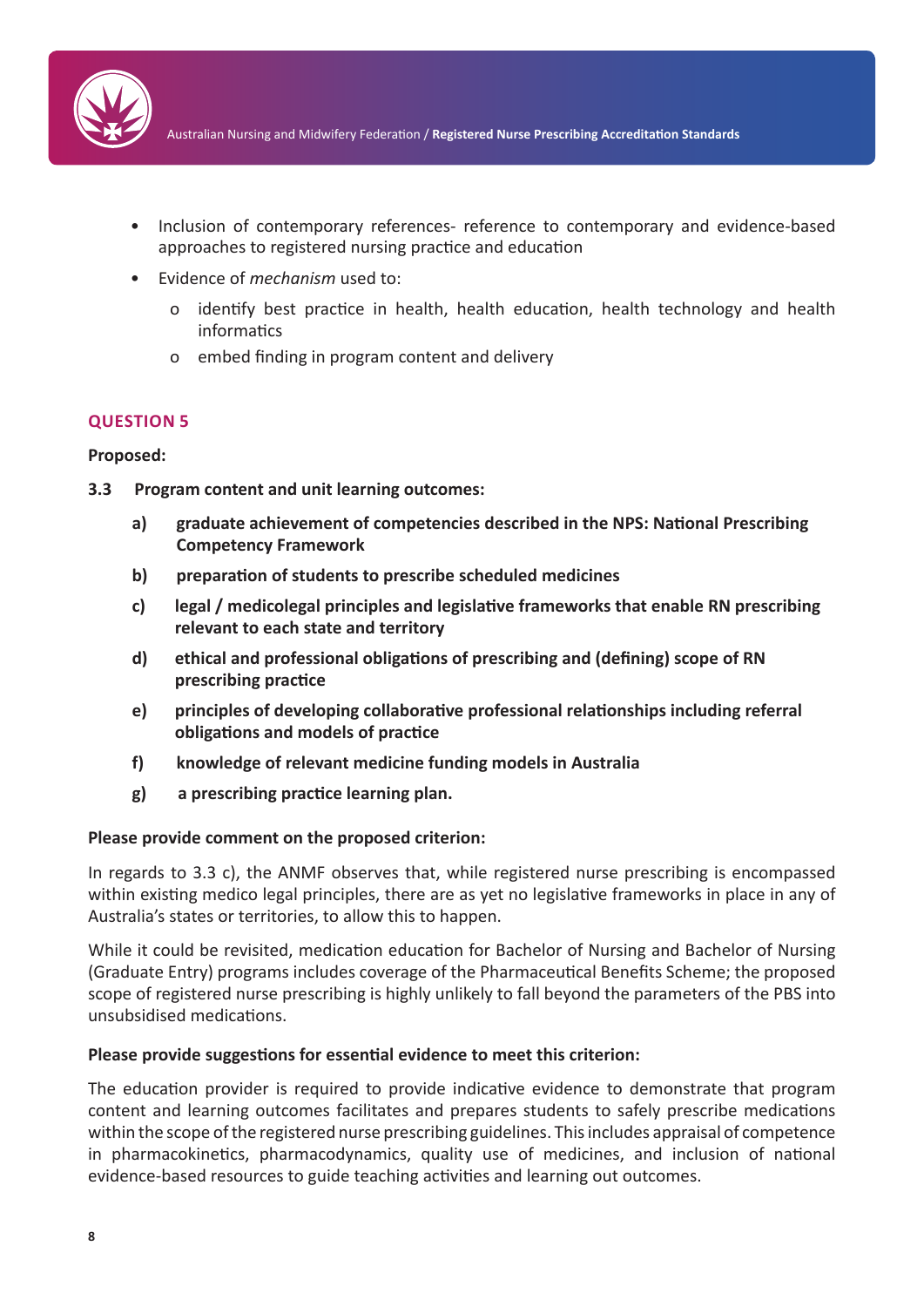

Evidence should include:

- Map of learning outcomes and assessments
- Examples of assessments and marking rubrics
- Integrity of assessment to ensure reliable assessment of student competency
- Consistency with relevant frameworks and policies, e.g.
	- o National Strategy for Quality Use of medicines
	- o Medication Quality and Safety NSQHS
	- o National Priorities
	- o Person and Consumer Centred Care

#### **QUESTION 6**

#### **Proposed:**

**3.7 Program resources are sufficient to facilitate student achievement of the National Prescribing Competency Framework, with attention to human, physical and financial resources supporting all teaching and learning environments.**

#### **Please provide comment on the proposed criterion:**

In addition to aiding students achieving competency, program resources must be sufficiently robust to provide for governance and quality assurance.

#### **Please provide suggestions for essential evidence to meet this criterion:**

The education provider is required to provide indicative evidence to demonstrate that there are sufficient resources, human, physical and financial to support all teaching and learning environments, including simulated practice and professional experience placements. Evidence must demonstrate the capacity to service the needs of the student population (maximum proposed enrolments across the program) across all campuses.

Evidence should include:

- Current and proposed annual student population across the period of accreditation (an increase of more than 10% over the 5 year period requires prospective reporting to ANMAC)
- Academic timetable demonstrating sufficient access to resources and classes by students
- Staffing models for supervision of clinical practice simulation, i.e. staff to student ratios
- An outline of proposed clinical placement hours and simulated learning hours, together with the accompanying learning environments and list of simulation equipment
- Education staff matrix (including clinical facilitators) with NMBA registrations, full time equivalent (part time, sessional, casual), qualifications, position, experience, expertise, subject/unit allocation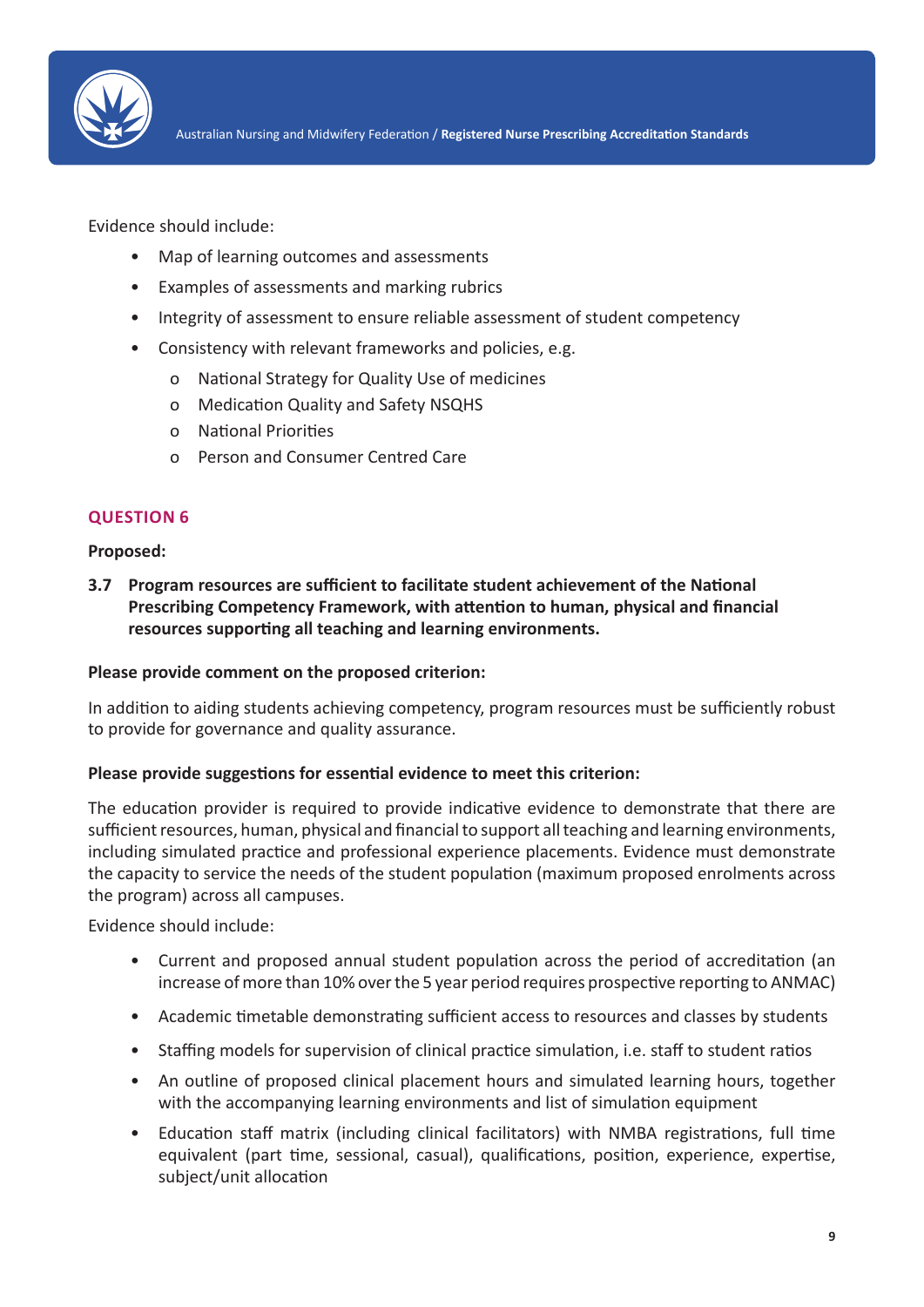

- Staff matrix to table the FTE of academics, clinical facilitators, administration and support service staff versus the FTE of the student population across the period of accreditation.
- Examples of student support services for all campuses at which the program is offered
- Overview and details of the online learning environment
- Professional Indemnity Insurance documentation.

#### **QUESTION 7:**

#### **Proposed:**

**5.4 Assessments include the evaluation of the prescribing process, underpinned by the quality use of medicines and the NPS: Prescribing Competency Framework.**

#### **Please provide comment on the proposed criterion:**

This proposed criteria is supported.

#### **Please provide suggestions for essential evidence to meet this criterion:**

Evidence should include:

• Utilisation of the ASPINH Prescribing Assessment Toolkit

#### **QUESTION 8:**

#### **Proposed:**

**5.6 The education provider is ultimately accountable for ensuring mechanisms are in place for assessing student's prescribing practice in theoretical and practice contexts.**

#### **Please provide comment on the proposed criterion:**

The ANMF supports the education provider being ultimately accountable for assessing students and believe this should always be the case. However, it is imperative that students be assessed in practice, noting that employment within the industry is a proposed requirement for undertaking post-registration programs comprising prescribing.

It is the ANMF's position that requiring a supernumerary clinical placement solely to assess registered nurses' prescribing *in vivo* would be onerous and reduce the uptake of these programs. Therefore, assessment of real-life prescribing should, wherever practicable, occur during the program of study in the registered nurse's usual workplace. This practice should be assessed by their partner prescriber utilising the education provider's assessment tool.

#### **Please provide suggestions for essential evidence to meet this criterion:**